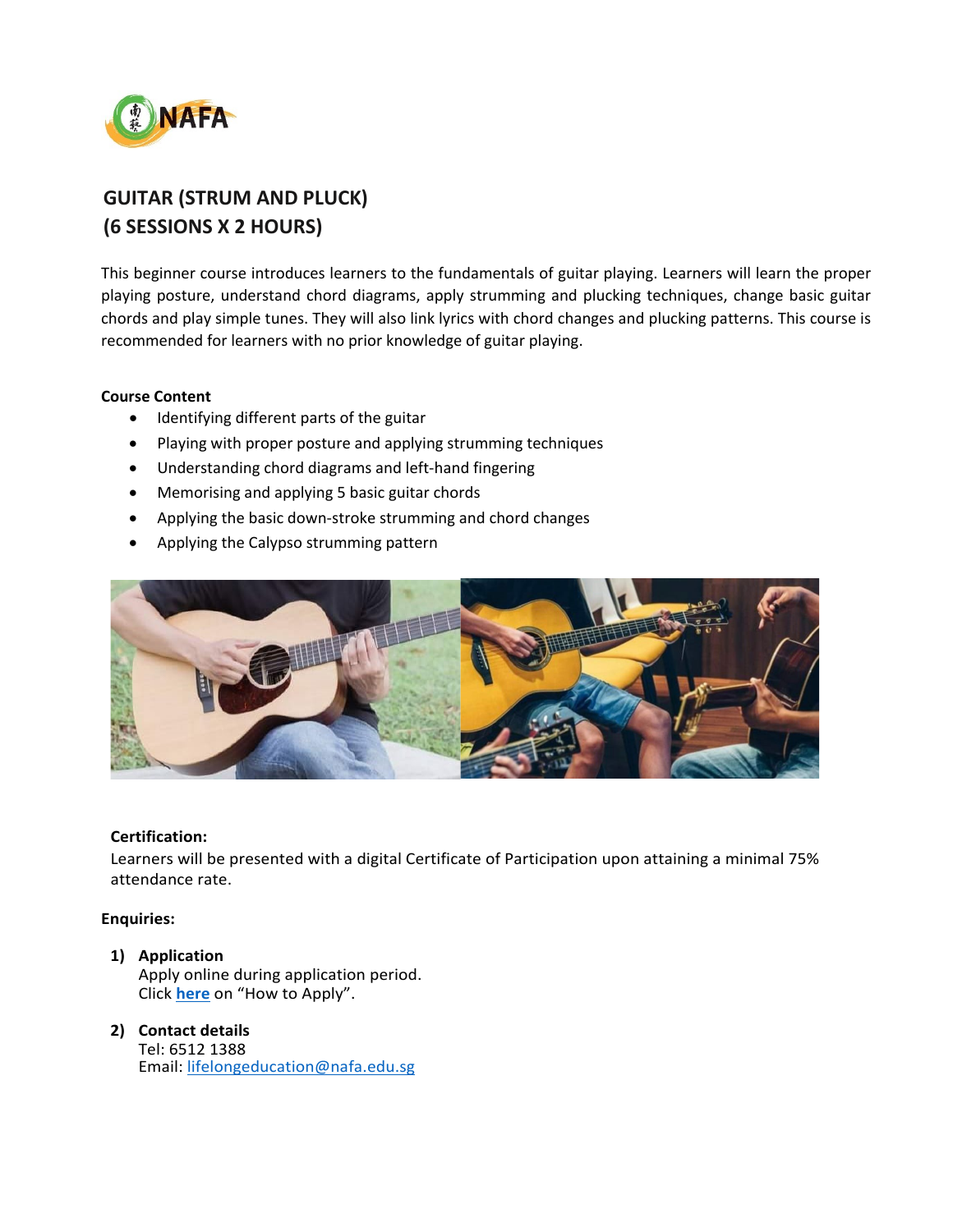## **Trainer's Profile – Guoliang Lee**



Guoliang Lee is a Music Educator in Singapore with over 15 years of teaching experience. He holds a Diploma in Music Performance (Guitar) from LASALLE College of the Arts and a Bachelor of Arts (Psychology) degree from James Cook University. As a guitarist, he performs extensively at events. Some of his notable performances include performances with "Freefall", a Touch community band, "H20six", a local Chinese pop band, and "Juz-B", a local A Cappella group.

Guoliang has also performed in numerous community and corporate events, in addition to being a guest performer at Yamaha's festivals and events. In 2016, Guoliang emerged as Champion in the Sungha Jung Guitar Competition held in Singapore and performed as the opening act for *Sungha Jung Live in Singapore*. In 2020, he was appointed Ambassador of Yamaha Guitars by Yamaha Music Singapore.

Guoliang's passion for teaching music began when he was a second-year student at LASALLE College of the Arts. He has since turned his passion into a career and continues to hone his skills daily through teaching and practising. Having taught in a wide array of places and classroom settings, he continues to find satisfaction in reaching out to people all over Singapore through Music.